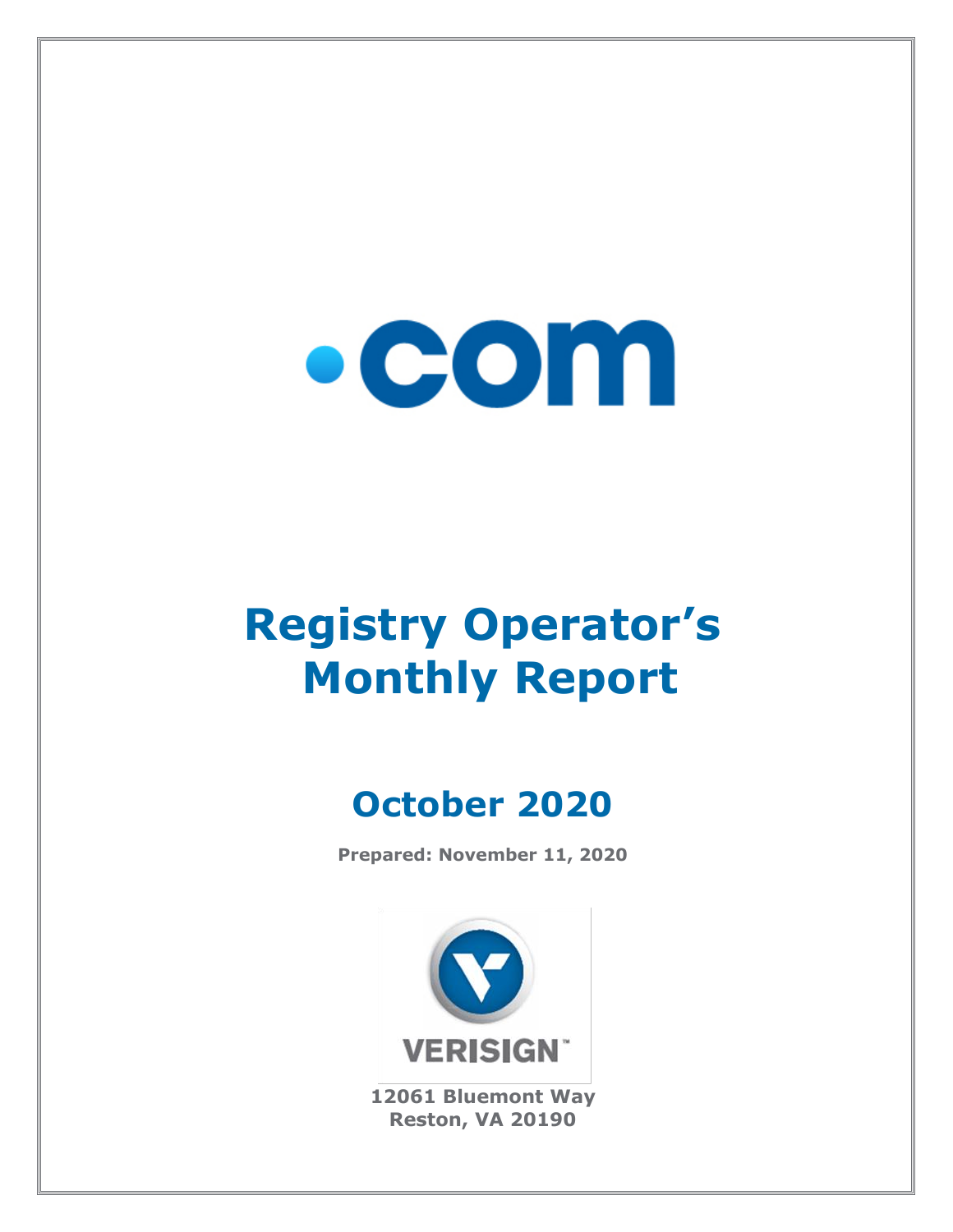As required by the.com Registry Agreement (Section 3.1(c)(iv)), this report provides an overview of Verisign Registry activity through the end of the reporting month. The information is primarily presented in table and chart format with text explanations as deemed necessary. **The information is provided to satisfy requirements listed in Appendix 4A of the .com Registry Agreement.** In accordance with Appendix 4A, "ICANN will use reasonable commercial efforts to preserve the confidentiality of the information reported until three (3) months after the end of the month to which the reports relate."

Information is organized as follows:

- [1. Service Level Agreement Performance Report \(Appendix 4A, Item 1\)](#page-2-0) ...............3
- [2. Per-Registrar Transactions Report \(Appendix 4A,](#page-3-0) Item 2) ...............................4
- [3. Registry Functions Activity Report \(Appendix 4A, Item 3\)](#page-7-0) ...............................8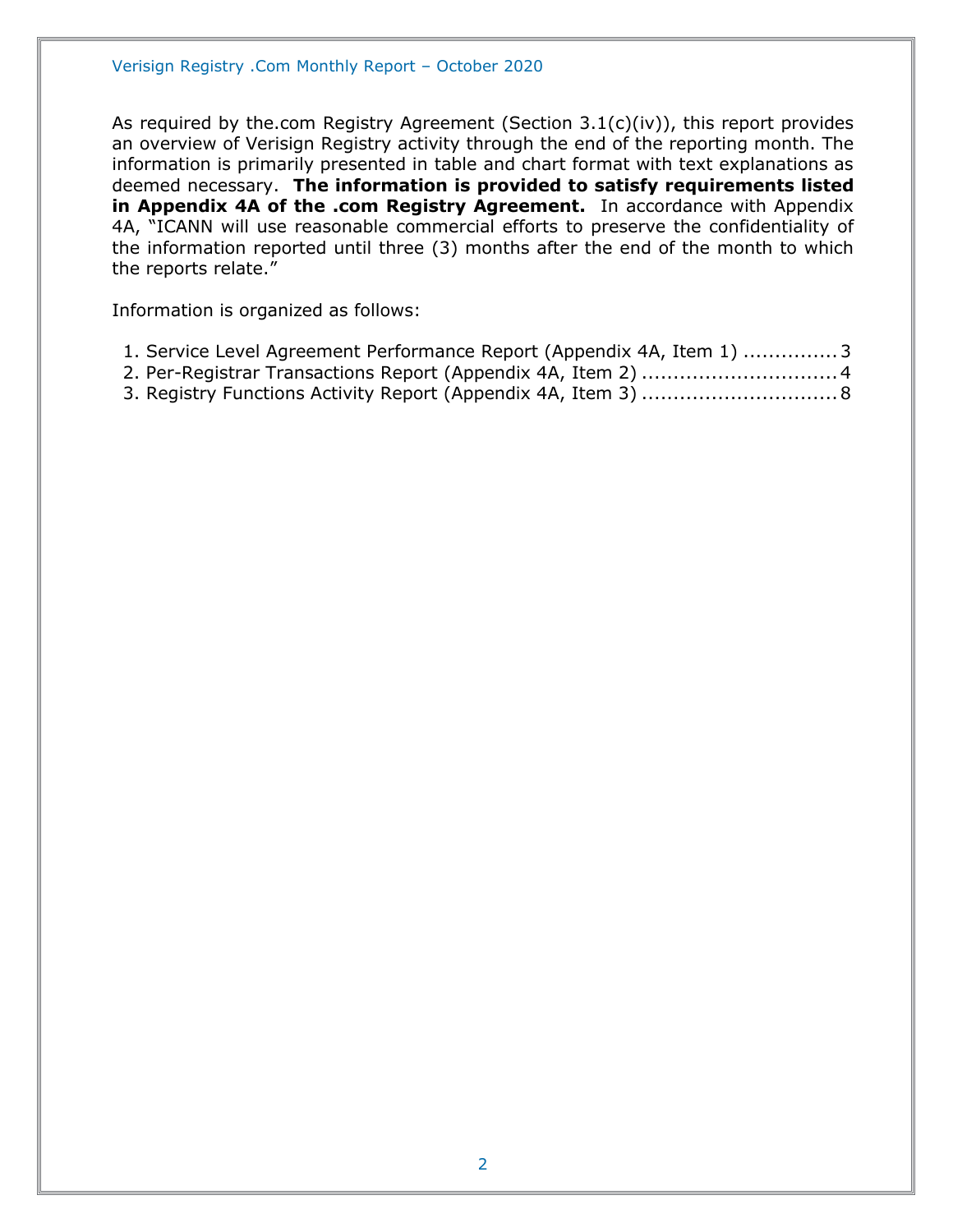#### <span id="page-2-0"></span>**1. Service Level Agreement Performance Report (Appendix 4A, Item 1)**

**Table 1** compares Service Level Agreement (SLA) Requirements with actual performance measures for the reporting month. In accordance with Section 3.1(d)(ii) of the .com Registry Agreement, the performance specifications for the operation of the .com TLD are set forth in in Appendix 7 of the .com Registry Agreement.

| <b>Metric</b>          | .com SLA Requirement               | <b>Actual Performance</b>      |
|------------------------|------------------------------------|--------------------------------|
|                        | <b>Service Availability</b>        |                                |
|                        |                                    | 100% - (0 minutes              |
|                        | 99.99% Year                        | <b>Unplanned Downtime YTD)</b> |
| <b>SRS</b>             | 30 Minutes/Month (Unplanned)       | 0 minutes (Unplanned)          |
| <b>DNS Name Server</b> | 100% / Month                       | 100%                           |
| Whois                  | 100% / Month                       | 100%                           |
|                        | <b>Planned Outage Duration</b>     |                                |
| SRS - Regular          | 45 Minutes / Month                 | 0 hours 00 minutes             |
|                        |                                    | 2 hours 44 minutes - Last      |
|                        | 4 Hours (240 Minutes)              | Outage Taken October           |
| SRS - Extended         | / 1 Per Year                       | 2020                           |
|                        | 8 Hours (480 Minutes)              | 0 minutes - None Taken         |
| <b>SRS</b> - Extended  | / 1 Every 3 Years                  | Since June 2005                |
| <b>DNS Name Server</b> | <b>Not Allowed</b>                 | 0 minutes                      |
| Whois                  | <b>Not Allowed</b>                 | 0 minutes                      |
|                        | <b>Planned Outage Timeframe</b>    |                                |
|                        |                                    | 0100 - 0344 UTC Sunday         |
| <b>SRS</b>             | 0100 - 0900 UTC Sunday             | 10/25/2020                     |
| <b>DNS Name Server</b> | <b>Not Allowed</b>                 | Not Applicable                 |
| Whois                  | <b>Not Allowed</b>                 | Not Applicable                 |
|                        | <b>Planned Outage Notification</b> |                                |
|                        | 30 Days General Maintenance        | 09/24/2020                     |
|                        | 90 Days Updates and                |                                |
| <b>SRS</b>             | Upgrades                           | 07/27/2020                     |
| <b>DNS Name Server</b> | Not Allowed                        | Not Applicable                 |
| Whois                  | Not Allowed                        | Not Applicable                 |
|                        | <b>Processing Time</b>             |                                |
| <b>Check Domain</b>    |                                    |                                |
| Average                | 25 milliseconds for 95%            | 0.56 milliseconds              |
| Add / Create Domain    |                                    |                                |
| Average                | 50 milliseconds for 95%            | 0.76 milliseconds              |
| Delete Domain          |                                    |                                |
| Average                | 100 milliseconds for 95%           | 14.48 milliseconds             |
| Modify / Update        |                                    |                                |
| Domain Average         | 100 milliseconds for 95%           | 12.48 milliseconds             |
| <b>Whois Query</b>     | 5 milliseconds for 95%             | 0.98 milliseconds              |

#### **Table 1 – .com Service Level Agreement Performance**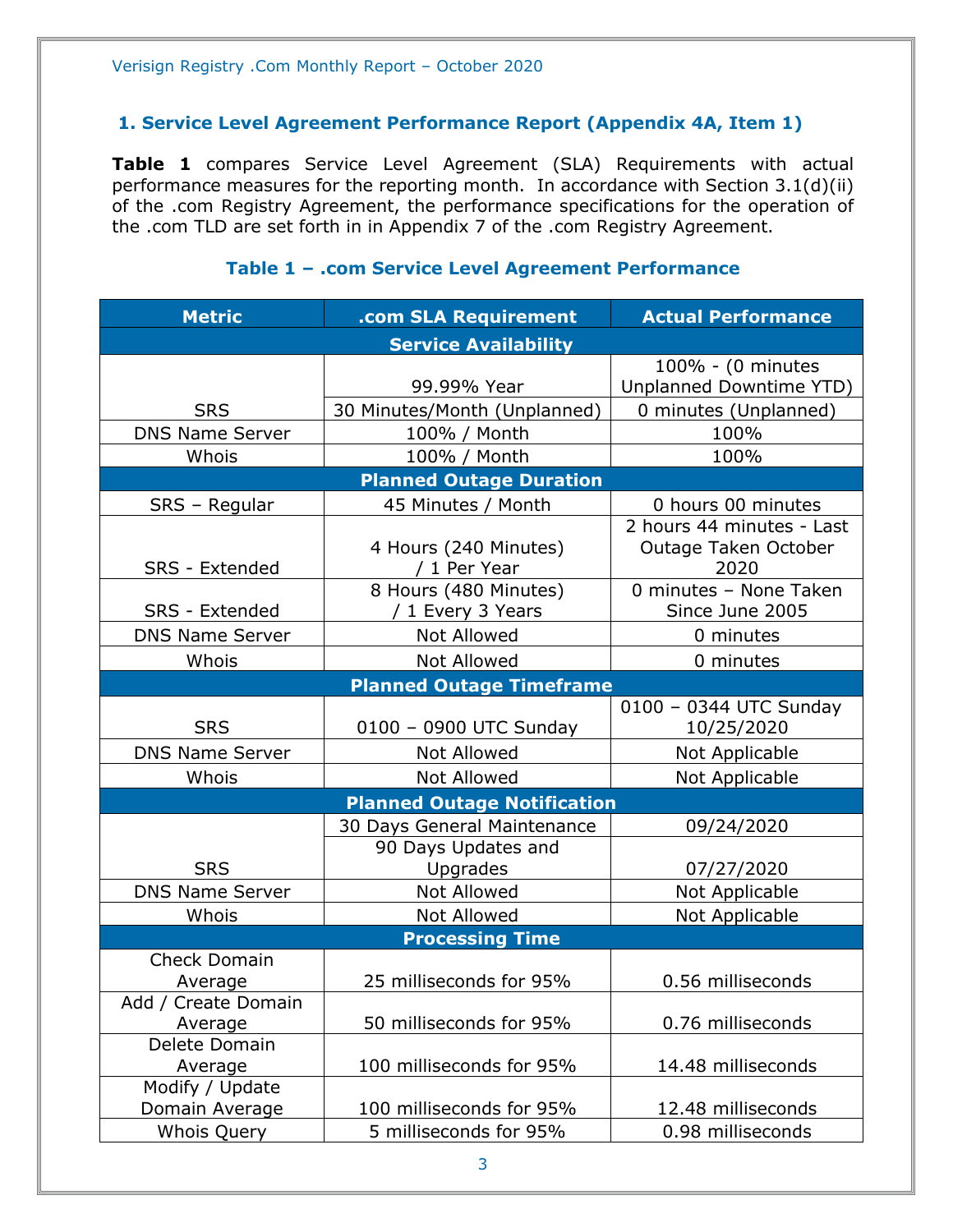| <b>Metric</b>          | .com SLA Requirement     | <b>Actual Performance</b> |
|------------------------|--------------------------|---------------------------|
| <b>DNS Name Server</b> |                          |                           |
| Resolution             | 100 milliseconds for 95% | 0.97 milliseconds         |
|                        | <b>Update Frequency</b>  |                           |
| <b>DNS Name Server</b> | 3 Minutes for 95%        | 16.56 seconds             |
| Whois                  | 3 Minutes for 95%        | 16.55 seconds             |

# <span id="page-3-0"></span>**2. Per-Registrar Transactions Report (Appendix 4A, Item 2)**

The table below defines the fields that are included in the .COM Per-Registrar Transactions Report, which is provided in accordance with Appendix 4A.

| Field # | <b>Field Name</b> | <b>Description</b>                                                                                                                                                                                                                                                                                                            |
|---------|-------------------|-------------------------------------------------------------------------------------------------------------------------------------------------------------------------------------------------------------------------------------------------------------------------------------------------------------------------------|
| 01      | registrar-name    | Registrar's full corporate name as registered with<br><b>IANA</b>                                                                                                                                                                                                                                                             |
| 02      | iana-id           | For cases where the registry operator acts as<br>registrar (i.e., without the use of an ICANN<br>accredited registrar) either 9998 or 9999 should<br>be used depending on registration type, otherwise<br>the sponsoring Registrar IANA id should be used<br>as specified in<br>http://www.iana.org/assignments/registrar-ids |
| 03      | total-domains     | total domains under sponsorship in any EPP<br>status but pendingCreate that have not been<br>purged                                                                                                                                                                                                                           |
| 04      | total-nameservers | total name servers (either host objects or name<br>server hosts as domain name attributes)<br>associated with domain names registered for the<br>TLD in any EPP status but pendingCreate that<br>have not been purged                                                                                                         |
| 05      | net-adds-1-yr     | number of domains successfully registered (i.e.,<br>not in EPP pendingCreate status) with an initial<br>term of one (1) year (and not deleted within the<br>add grace period). A transaction must be<br>reported in the month the add grace period ends.                                                                      |
| 06      | net-adds-2-yr     | number of domains successfully registered (i.e.,<br>not in EPP pendingCreate status) with an initial<br>term of two (2) years (and not deleted within the<br>add grace period). A transaction must be<br>reported in the month the add grace period ends.                                                                     |
| 07      | net-adds-3-yr     | number of domains successfully registered (i.e.,<br>not in EPP pendingCreate status) with an initial<br>term of three (3) years (and not deleted within<br>the add grace period). A transaction must be<br>reported in the month the add grace period ends.                                                                   |
| 08      | net-adds-4-yr     | number of domains successfully registered (i.e.,<br>not in EPP pendingCreate status) with an initial                                                                                                                                                                                                                          |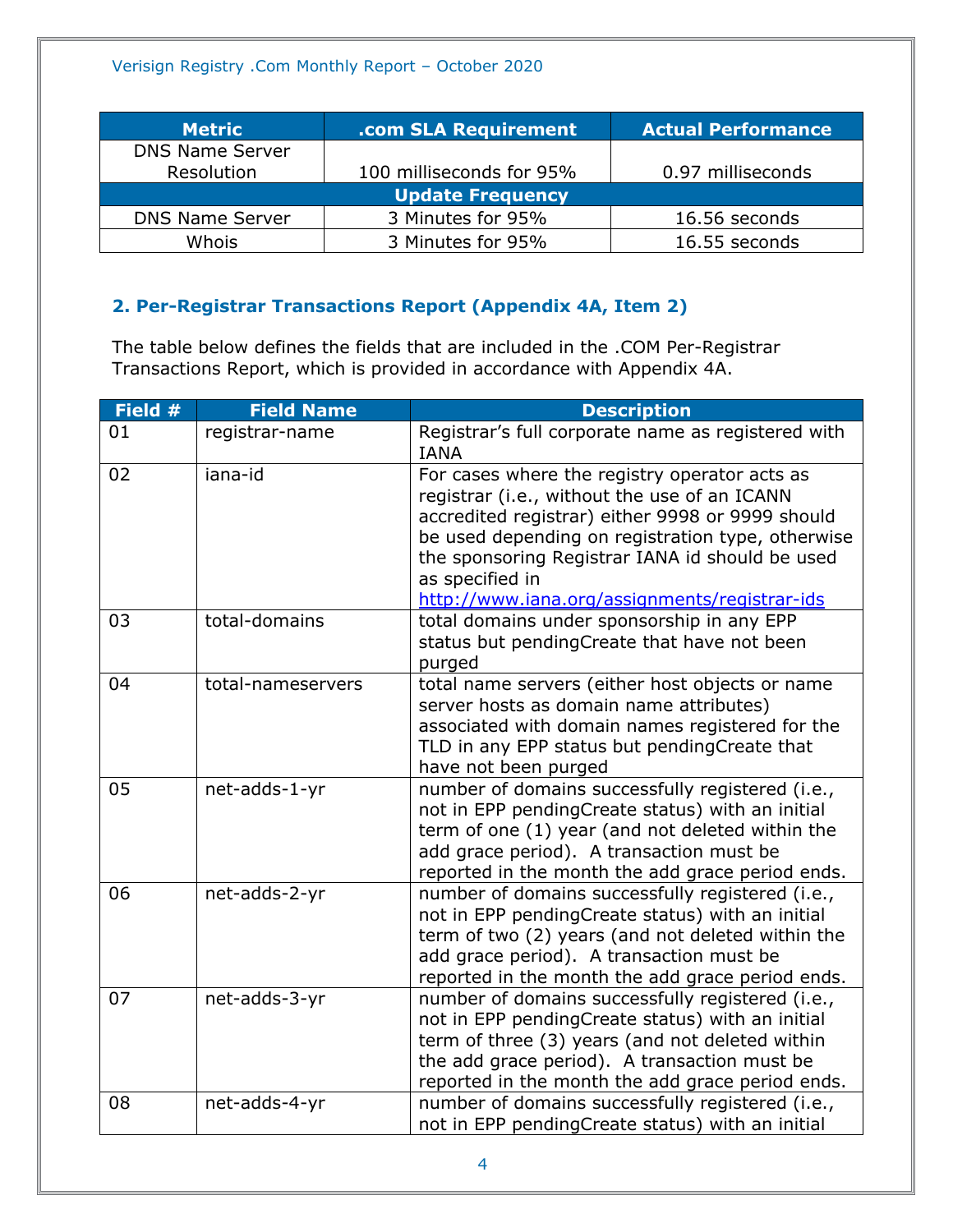| Field # | <b>Field Name</b> | <b>Description</b>                                 |
|---------|-------------------|----------------------------------------------------|
|         |                   | term of four (4) years (and not deleted within the |
|         |                   | add grace period). A transaction must be           |
|         |                   | reported in the month the add grace period ends.   |
| 09      | net-adds-5-yr     | number of domains successfully registered (i.e.,   |
|         |                   | not in EPP pendingCreate status) with an initial   |
|         |                   | term of five (5) years (and not deleted within the |
|         |                   | add grace period). A transaction must be           |
|         |                   | reported in the month the add grace period ends.   |
| 10      | net-adds-6-yr     | number of domains successfully registered (i.e.,   |
|         |                   | not in EPP pendingCreate status) with an initial   |
|         |                   | term of six (6) years (and not deleted within the  |
|         |                   | add grace period). A transaction must be           |
|         |                   | reported in the month the add grace period ends.   |
| 11      | net-adds-7-yr     | number of domains successfully registered (i.e.,   |
|         |                   | not in EPP pendingCreate status) with an initial   |
|         |                   | term of seven (7) years (and not deleted within    |
|         |                   | the add grace period). A transaction must be       |
|         |                   | reported in the month the add grace period ends.   |
| 12      | net-adds-8-yr     | number of domains successfully registered (i.e.,   |
|         |                   | not in EPP pendingCreate status) with an initial   |
|         |                   | term of eight (8) years (and not deleted within    |
|         |                   | the add grace period). A transaction must be       |
|         |                   | reported in the month the add grace period ends.   |
| 13      | net-adds-9-yr     | number of domains successfully registered (i.e.,   |
|         |                   | not in EPP pendingCreate status) with an initial   |
|         |                   | term of nine (9) years (and not deleted within the |
|         |                   | add grace period). A transaction must be           |
|         |                   | reported in the month the add grace period ends.   |
| 14      | net-adds-10-yr    | number of domains successfully registered (i.e.,   |
|         |                   | not in EPP pendingCreate status) with an initial   |
|         |                   | term of ten (10) years (and not deleted within the |
|         |                   | add grace period). A transaction must be           |
|         |                   | reported in the month the add grace period ends.   |
| 15      | net-renews-1-yr   | number of domains successfully renewed (i.e.,      |
|         |                   | not in EPP pendingRenew status) either             |
|         |                   | automatically or by command with a new renewal     |
|         |                   | period of one (1) year (and not deleted within the |
|         |                   | renew or auto-renew grace period). A transaction   |
|         |                   | must be reported in the month the renew or auto-   |
|         |                   | renew grace period ends.                           |
| 16      | net-renews-2-yr   | number of domains successfully renewed (i.e.,      |
|         |                   | not in EPP pending Renew status) either            |
|         |                   | automatically or by command with a renewal         |
|         |                   | period of two (2) years (and not deleted within    |
|         |                   | the renew or auto-renew grace period). A           |
|         |                   | transaction must be reported in the month the      |
|         |                   | renew or auto-renew grace period ends.             |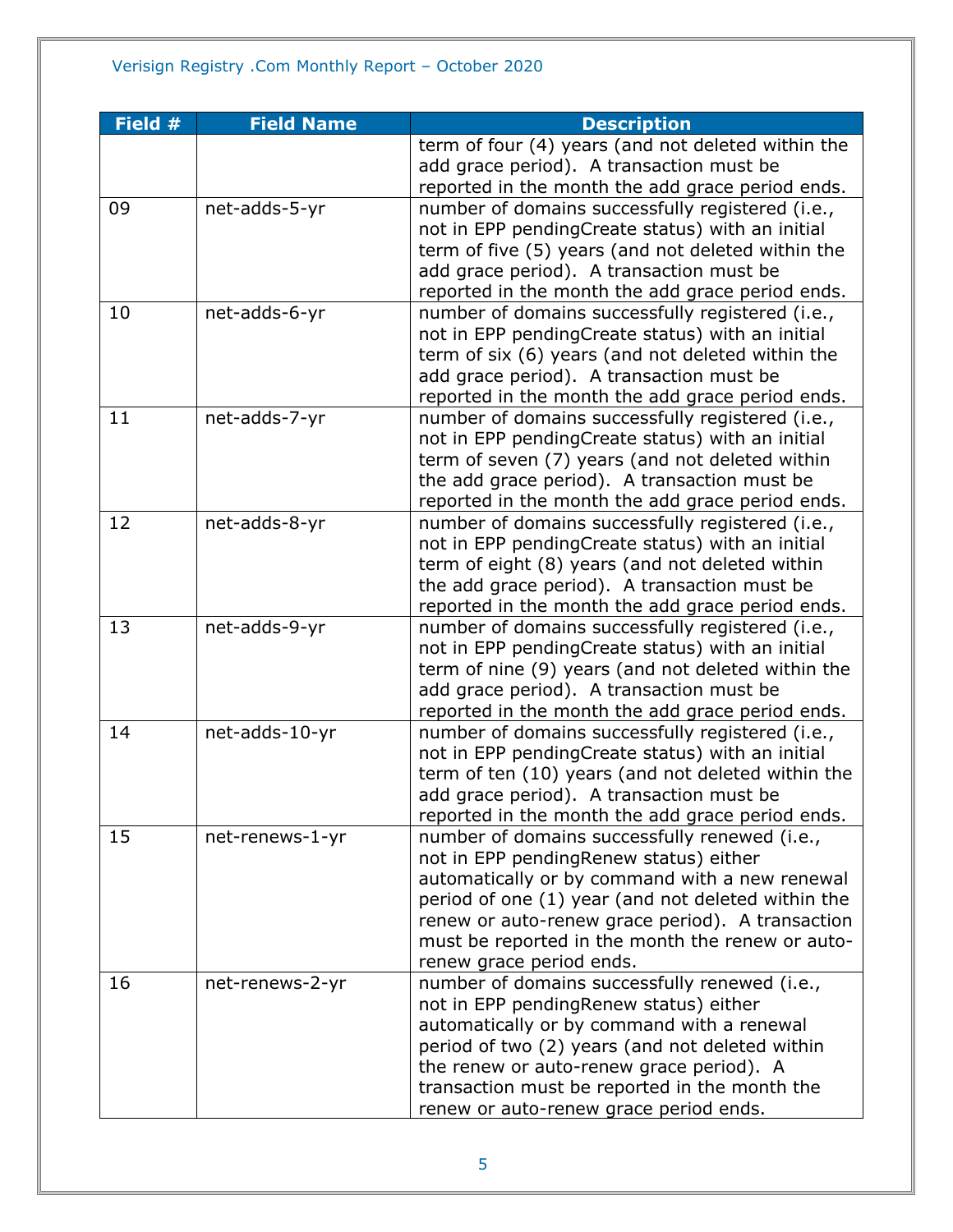| Field # | <b>Field Name</b> | <b>Description</b>                                                                      |
|---------|-------------------|-----------------------------------------------------------------------------------------|
| 17      | net-renews-3-yr   | number of domains successfully renewed (i.e.,                                           |
|         |                   | not in EPP pendingRenew status) either                                                  |
|         |                   | automatically or by command with a new renewal                                          |
|         |                   | period of three (3) years (and not deleted within                                       |
|         |                   | the renew or auto-renew grace period). A                                                |
|         |                   | transaction must be reported in the month the                                           |
|         |                   | renew or auto-renew grace period ends.                                                  |
| 18      | net-renews-4-yr   | number of domains successfully renewed (i.e.,                                           |
|         |                   | not in EPP pendingRenew status) either                                                  |
|         |                   | automatically or by command with a new renewal                                          |
|         |                   | period of four (4) years (and not deleted within                                        |
|         |                   | the renew or auto-renew grace period). A                                                |
|         |                   | transaction must be reported in the month the                                           |
|         |                   | renew or auto-renew grace period ends.                                                  |
| 19      | net-renews-5-yr   | number of domains successfully renewed (i.e.,                                           |
|         |                   | not in EPP pendingRenew status) either                                                  |
|         |                   | automatically or by command with a new renewal                                          |
|         |                   | period of five (5) years (and not deleted within                                        |
|         |                   | the renew or auto-renew grace period). A                                                |
|         |                   | transaction must be reported in the month the                                           |
|         |                   | renew or auto-renew grace period ends.                                                  |
| 20      | net-renews-6-yr   | number of domains successfully renewed (i.e.,                                           |
|         |                   | not in EPP pendingRenew status) either                                                  |
|         |                   | automatically or by command with a new renewal                                          |
|         |                   | period of six (6) years (and not deleted within the                                     |
|         |                   | renew or auto-renew grace period). A transaction                                        |
|         |                   | must be reported in the month the renew or auto-                                        |
| 21      |                   | renew grace period ends.                                                                |
|         | net-renews-7-yr   | number of domains successfully renewed (i.e.,<br>not in EPP pendingRenew status) either |
|         |                   | automatically or by command with a new renewal                                          |
|         |                   | period of seven (7) years (and not deleted within                                       |
|         |                   | the renew or auto-renew grace period). A                                                |
|         |                   | transaction must be reported in the month the                                           |
|         |                   | renew or auto-renew grace period ends.                                                  |
| 22      | net-renews-8-yr   | number of domains successfully renewed (i.e.,                                           |
|         |                   | not in EPP pendingRenew status) either                                                  |
|         |                   | automatically or by command with a new renewal                                          |
|         |                   | period of eight (8) years (and not deleted within                                       |
|         |                   | the renew or auto-renew grace period). A                                                |
|         |                   | transaction must be reported in the month the                                           |
|         |                   | renew or auto-renew grace period ends.                                                  |
| 23      | net-renews-9-yr   | number of domains successfully renewed (i.e.,                                           |
|         |                   | not in EPP pendingRenew status) either                                                  |
|         |                   | automatically or by command with a new renewal                                          |
|         |                   | period of nine (9) years (and not deleted within                                        |
|         |                   | the renew or auto-renew grace period). A                                                |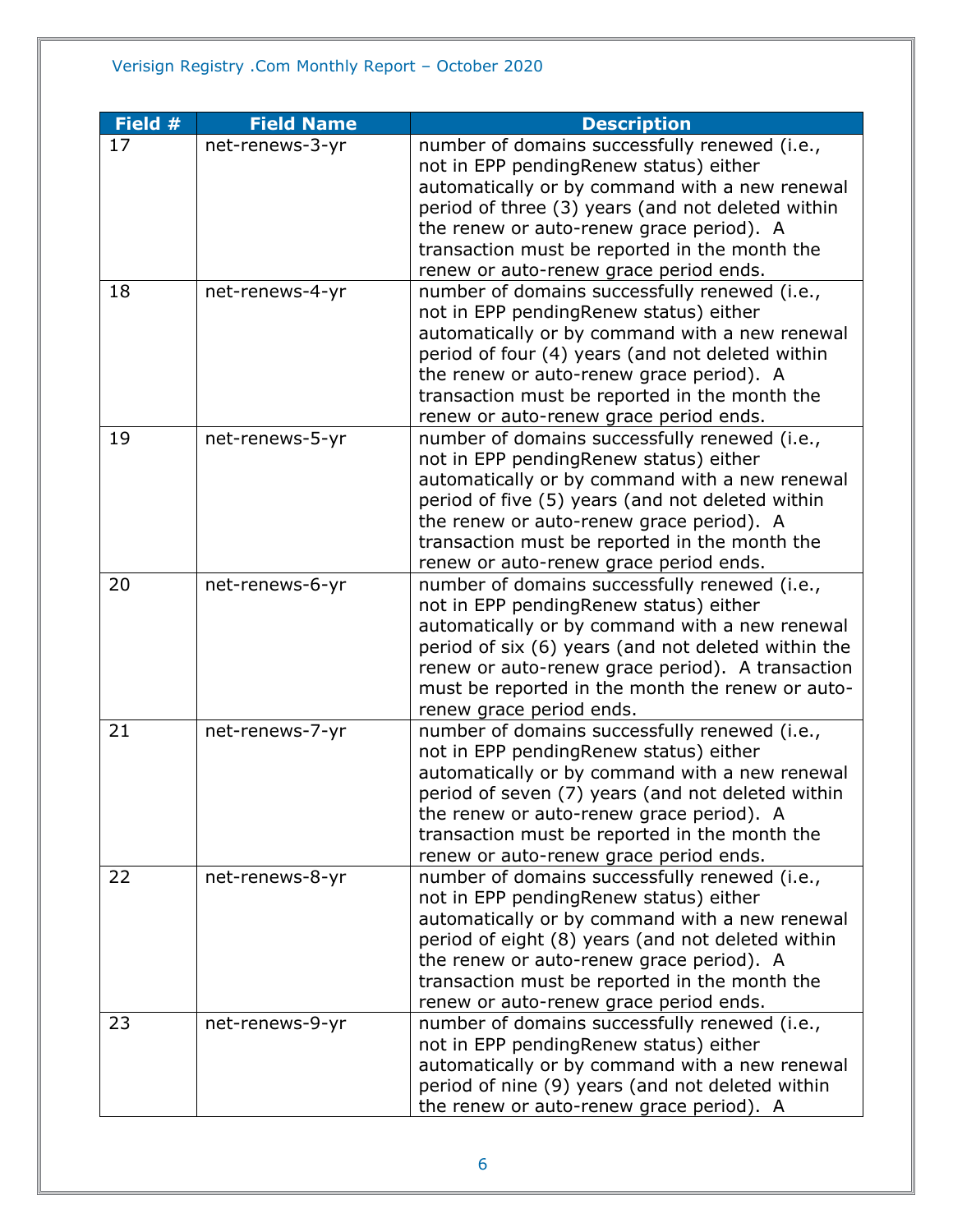| Field # | <b>Field Name</b>      | <b>Description</b>                                  |
|---------|------------------------|-----------------------------------------------------|
|         |                        | transaction must be reported in the month the       |
|         |                        | renew or auto-renew grace period ends.              |
| 24      | net-renews-10-yr       | number of domains successfully renewed (i.e.,       |
|         |                        | not in EPP pendingRenew status) either              |
|         |                        | automatically or by command with a new renewal      |
|         |                        | period of ten (10) years (and not deleted within    |
|         |                        | the renew or auto-renew grace period). A            |
|         |                        | transaction must be reported in the month the       |
|         |                        | renew or auto-renew grace period ends.              |
| 25      | transfer-gaining-      | number of domain transfers initiated by this        |
|         | successful             | registrar that were successfully completed (either  |
|         |                        | explicitly or automatically approved) and not       |
|         |                        | deleted within the transfer grace period. A         |
|         |                        | transaction must be reported in the month the       |
|         |                        | transfer grace period ends.                         |
| 26      | transfer-gaining-      | number of domain transfers initiated by this        |
|         | nacked                 | registrar that were rejected (e.g., EPP transfer    |
|         |                        | op="reject") by the other registrar                 |
| 27      | transfer-losing-       | number of domain transfers initiated by another     |
|         | successful             | registrar that were successfully completed (either  |
|         |                        | explicitly or automatically approved)               |
| 28      | transfer-losing-nacked | number of domain transfers initiated by another     |
|         |                        | registrar that this registrar rejected (e.g., EPP   |
|         |                        | transfer op="reject")                               |
| 29      | transfer-disputed-won  | number of transfer disputes in which this registrar |
|         |                        | prevailed (reported in the month where the          |
|         |                        | determination happened)                             |
| 30      | transfer-disputed-lost | number of transfer disputes this registrar lost     |
|         |                        | (reported in the month where the determination      |
|         |                        | happened)                                           |
| 31      | transfer-disputed-     | number of transfer disputes involving this          |
|         | nodecision             | registrar with a split or no decision (reported in  |
|         |                        | the month where the determination happened)         |
| 32      | deleted-domains-       | domains deleted within the add grace period         |
|         | grace                  | (does not include names deleted while in EPP        |
|         |                        | pendingCreate status). A deletion must be           |
|         |                        | reported in the month the name is purged.           |
| 33      | deleted-domains-       | domains deleted outside the add grace period        |
|         | nograce                | (does not include names deleted while in EPP        |
|         |                        | pendingCreate status). A deletion must be           |
|         |                        | reported in the month the name is purged.           |
| 34      | restored-domains       | domain names restored during reporting period       |
| 35      | restored-noreport      | total number of restored names for which a          |
|         |                        | restore report is required by the registry, but the |
|         |                        | registrar failed to submit it                       |
| 36      | agp-exemption-         | total number of AGP (add grace period)              |
|         | requests               | exemption requests                                  |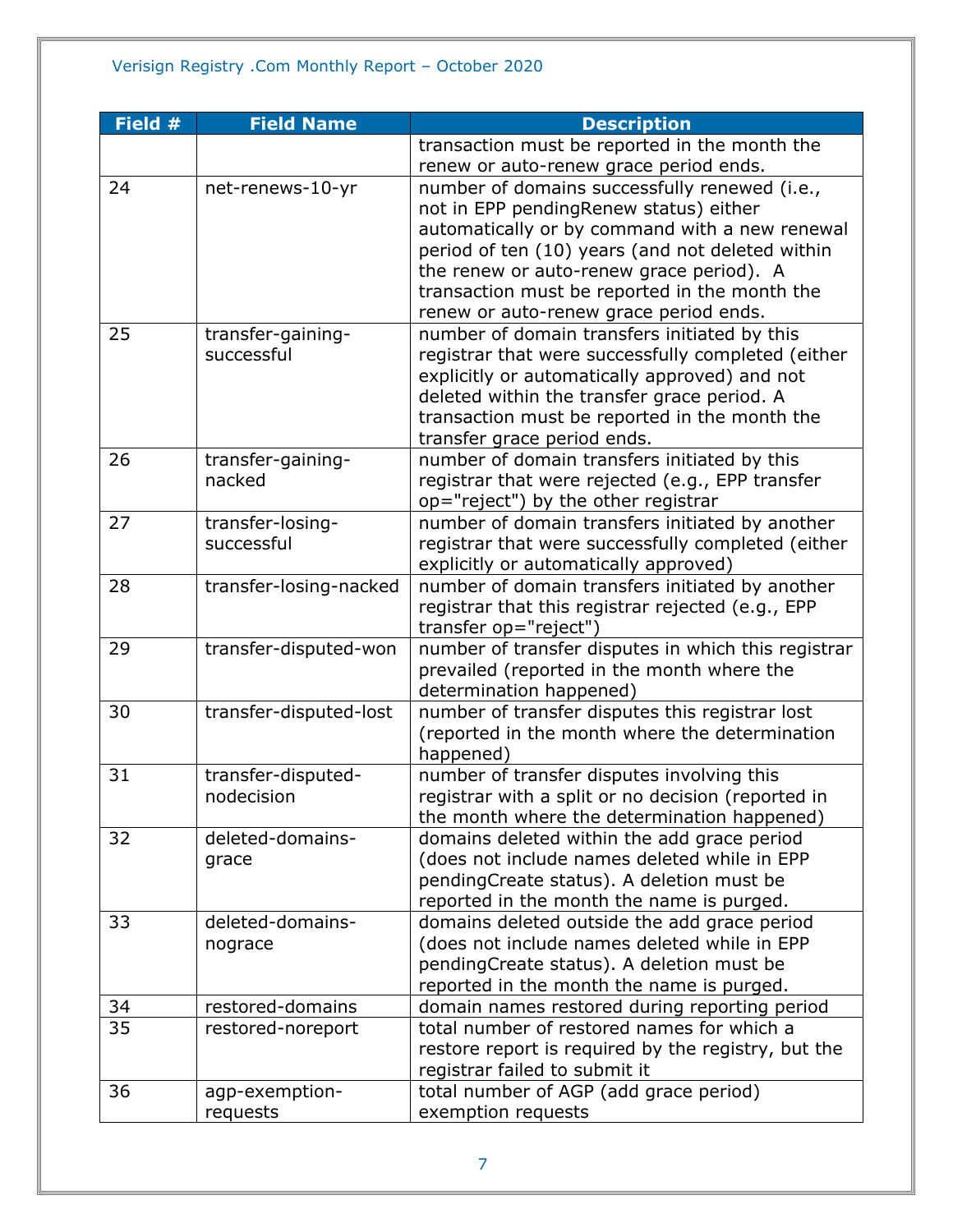#### Verisign Registry .Com Monthly Report – October 2020

| Field # | <b>Field Name</b> | <b>Description</b>                                |
|---------|-------------------|---------------------------------------------------|
| 37      | agp-exemptions-   | total number of AGP (add grace period)            |
|         | granted           | exemption requests granted                        |
| 38      | agp-exempted-     | total number of names affected by granted AGP     |
|         | domains           | (add grace period) exemption requests             |
| 39      | attempted-adds    | number of attempted (both successful and failed)  |
|         |                   | domain name create commands                       |
| 40      | consolidate-      | total number of days added to the expiration date |
|         | transaction-days  | of all domain names via consolidate/sync          |
|         |                   | transactions. The number of days of a             |
|         |                   | consolidate/sync transaction must be reported     |
|         |                   | here in the month the transaction took place.     |
| 41      | consolidate-      | total number of consolidate/sync transactions. A  |
|         | transactions      | transaction must be reported in the month the     |
|         |                   | transaction took place.                           |

# <span id="page-7-0"></span>**3. Registry Functions Activity Report (Appendix 4A, Item 3)**

The table below defines the fields that are included in the .COM Registry Functions Activity Report, which is provided in accordance with Appendix 4A.

| Field # | <b>Field Name</b>             | <b>Description</b>                                                                                                                                                                                                                                                         |
|---------|-------------------------------|----------------------------------------------------------------------------------------------------------------------------------------------------------------------------------------------------------------------------------------------------------------------------|
| 01      | operational-registrars        | number of operational registrars at the end of the<br>reporting period                                                                                                                                                                                                     |
| 02      | zfa-passwords                 | number of active zone file access passwords at<br>the end of the reporting period; "CZDS" may be<br>used instead of the number of active zone file<br>access passwords, if the Centralized Zone Data<br>Service (CZDS) is used to provide the zone file to<br>the end user |
| 03      | whois-43-queries              | number of WHOIS (port-43) queries responded<br>during the reporting period                                                                                                                                                                                                 |
| 04      | web-whois-queries             | number of Web-based Whois queries responded<br>during the reporting period, not including<br>searchable Whois                                                                                                                                                              |
| 05      | searchable-whois-<br>queries  | number of searchable Whois queries responded<br>during the reporting period, if offered                                                                                                                                                                                    |
| 06      | dns-udp-queries-<br>received  | number of DNS queries received over UDP<br>transport during the reporting period                                                                                                                                                                                           |
| 07      | dns-udp-queries-<br>responded | number of DNS queries received over UDP<br>transport that were responded during the<br>reporting period                                                                                                                                                                    |
| 08      | dns-tcp-queries-<br>received  | number of DNS queries received over TCP<br>transport during the reporting period                                                                                                                                                                                           |
| 09      | dns-tcp-queries-<br>responded | number of DNS queries received over TCP<br>transport that were responded during the<br>reporting period                                                                                                                                                                    |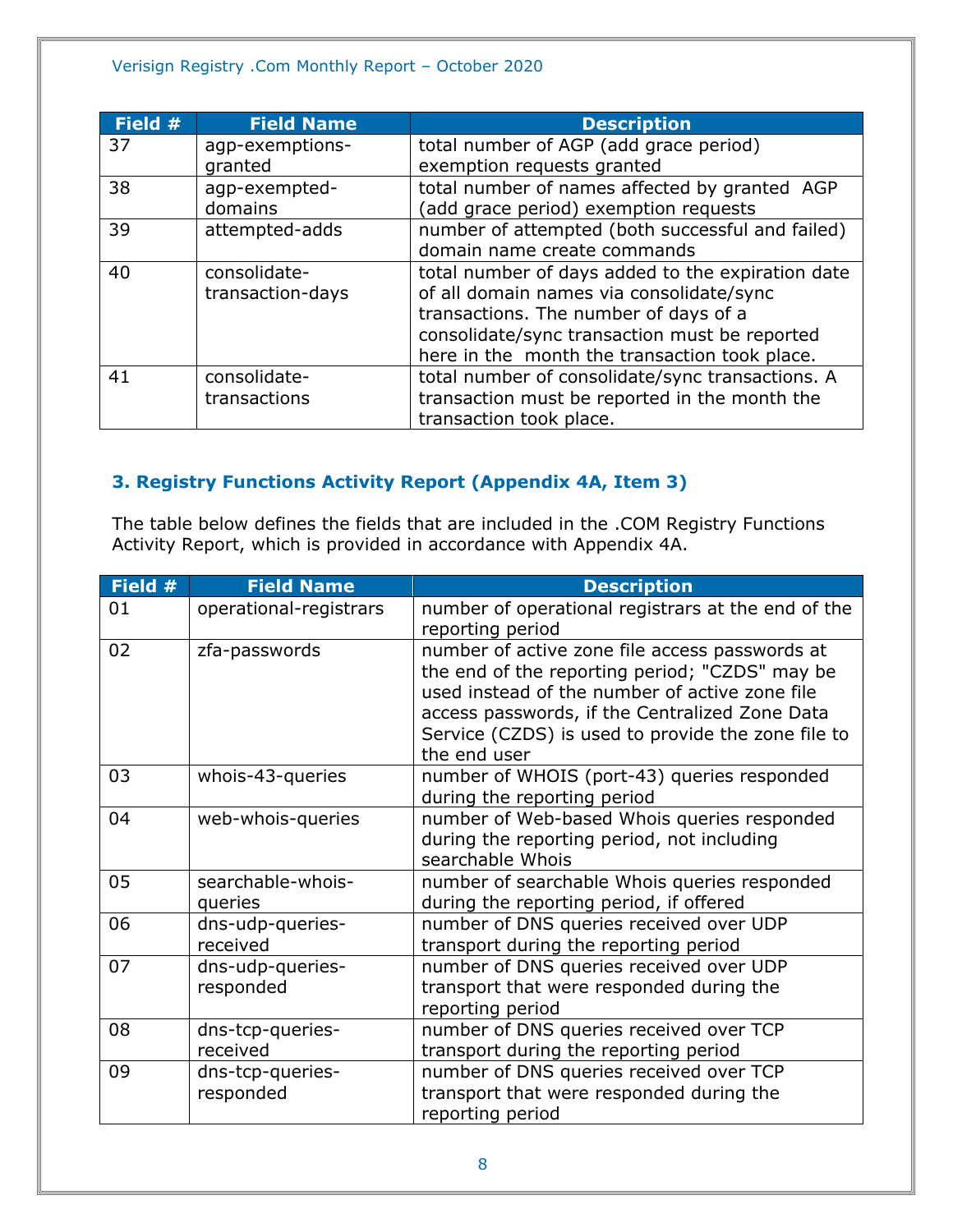# Verisign Registry .Com Monthly Report – October 2020

| Field # | <b>Field Name</b>       | <b>Description</b>                               |
|---------|-------------------------|--------------------------------------------------|
| 10      | srs-dom-check           | number of SRS (EPP and any other interface)      |
|         |                         | domain name "check" requests responded during    |
|         |                         | the reporting period                             |
| 11      | srs-dom-create          | number of SRS (EPP and any other interface)      |
|         |                         | domain name "create" requests responded during   |
|         |                         | the reporting period                             |
| 12      | srs-dom-delete          | number of SRS (EPP and any other interface)      |
|         |                         | domain name "delete" requests responded during   |
|         |                         | the reporting period                             |
| 13      | srs-dom-info            | number of SRS (EPP and any other interface)      |
|         |                         | domain name "info" requests responded during     |
|         |                         | the reporting period                             |
| 14      | srs-dom-renew           | number of SRS (EPP and any other interface)      |
|         |                         | domain name "renew" requests responded during    |
|         |                         | the reporting period                             |
| 15      | srs-dom-rgp-restore-    | number of SRS (EPP and any other interface)      |
|         | report                  | domain name RGP "restore" requests delivering a  |
|         |                         | restore report responded during the reporting    |
|         |                         | period                                           |
| 16      | srs-dom-rgp-restore-    | number of SRS (EPP and any other interface)      |
|         | request                 | domain name RGP "restore" requests responded     |
|         |                         | during the reporting period                      |
| 17      | srs-dom-transfer-       | number of SRS (EPP and any other interface)      |
|         | approve                 | domain name "transfer" requests to approve       |
|         |                         | transfers responded during the reporting period  |
| 18      | srs-dom-transfer-       | number of SRS (EPP and any other interface)      |
|         | cancel                  | domain name "transfer" requests to cancel        |
|         |                         | transfers responded during the reporting period  |
| 19      | srs-dom-transfer-query  | number of SRS (EPP and any other interface)      |
|         |                         | domain name "transfer" requests to query about   |
|         |                         | a transfer responded during the reporting period |
| 20      | srs-dom-transfer-reject | number of SRS (EPP and any other interface)      |
|         |                         | domain name "transfer" requests to reject        |
|         |                         | transfers responded during the reporting period  |
| 21      | srs-dom-transfer-       | number of SRS (EPP and any other interface)      |
|         | request                 | domain name "transfer" requests to request       |
|         |                         | transfers responded during the reporting period  |
| 22      | srs-dom-update          | number of SRS (EPP and any other interface)      |
|         |                         | domain name "update" requests (not including     |
|         |                         | RGP restore requests) responded during the       |
|         |                         | reporting period                                 |
| 23      | srs-host-check          | number of SRS (EPP and any other interface)      |
|         |                         | host "check" requests responded during the       |
| 24      |                         | reporting period                                 |
|         | srs-host-create         | number of SRS (EPP and any other interface)      |
|         |                         | host "create" requests responded during the      |
|         |                         | reporting period                                 |